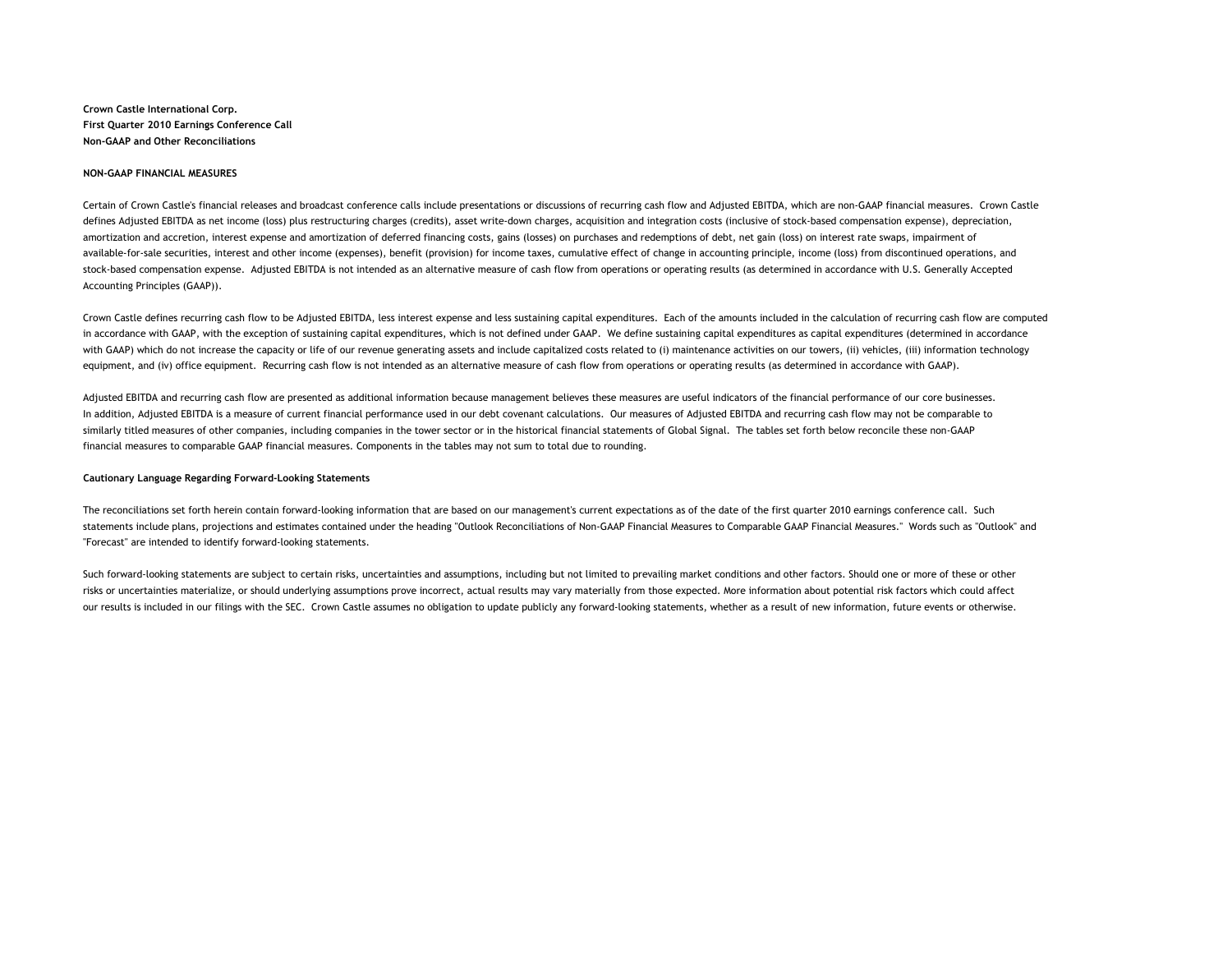### **Historical Reconciliations of Non-GAAP Financial Measures to Comparable GAAP Financial Measures:**

**Adjusted EBITDA, recurring cash flow and recurring cash flow per share for the quarters ended March 31, 2010 and March 31, 2009 are computed as follows:**

|                                                                     | For the Three Months Ended |              |                |
|---------------------------------------------------------------------|----------------------------|--------------|----------------|
|                                                                     | March 31, 2010             |              | March 31, 2009 |
| (in millions, except per share amounts)                             |                            |              |                |
| Net income (loss)                                                   | Ś                          | $(119.4)$ \$ | 10.1           |
| Adjustments to increase (decrease) net income (loss):               |                            |              |                |
| Asset write-down charges                                            |                            | 1.6          | 4.1            |
| Depreciation, amortization and accretion                            |                            | 132.9        | 133.2          |
| Interest expense and amortization of deferred financing costs       |                            | 120.8        | 105.6          |
| Gains (losses) on purchases and redemptions of debt                 |                            | 66.4         | (13.4)         |
| Net gain (loss) on interest rate swaps                              |                            | 73.3         | (3.8)          |
| Interest and other income (expense)                                 |                            | (0.4)        | 0.2            |
| Benefit (provision) for income taxes                                |                            | (10.3)       | (1.5)          |
| Stock-based compensation expense                                    |                            | 9.4          | 7.9            |
| <b>Adjusted EBITDA</b>                                              |                            | 274.3        | 242.4          |
| Less: Interest expense and amortization of deferred financing costs |                            | 120.8        | 105.6          |
| Less: Sustaining capital expenditures                               |                            | 4.6          | 5.0            |
| Recurring cash flow                                                 |                            | 148.9        | 131.8          |
| Weighted average shares outstanding                                 |                            | 288.5        | 285.9          |
| Recurring cash flow per share                                       |                            | 0.52         | 0.46           |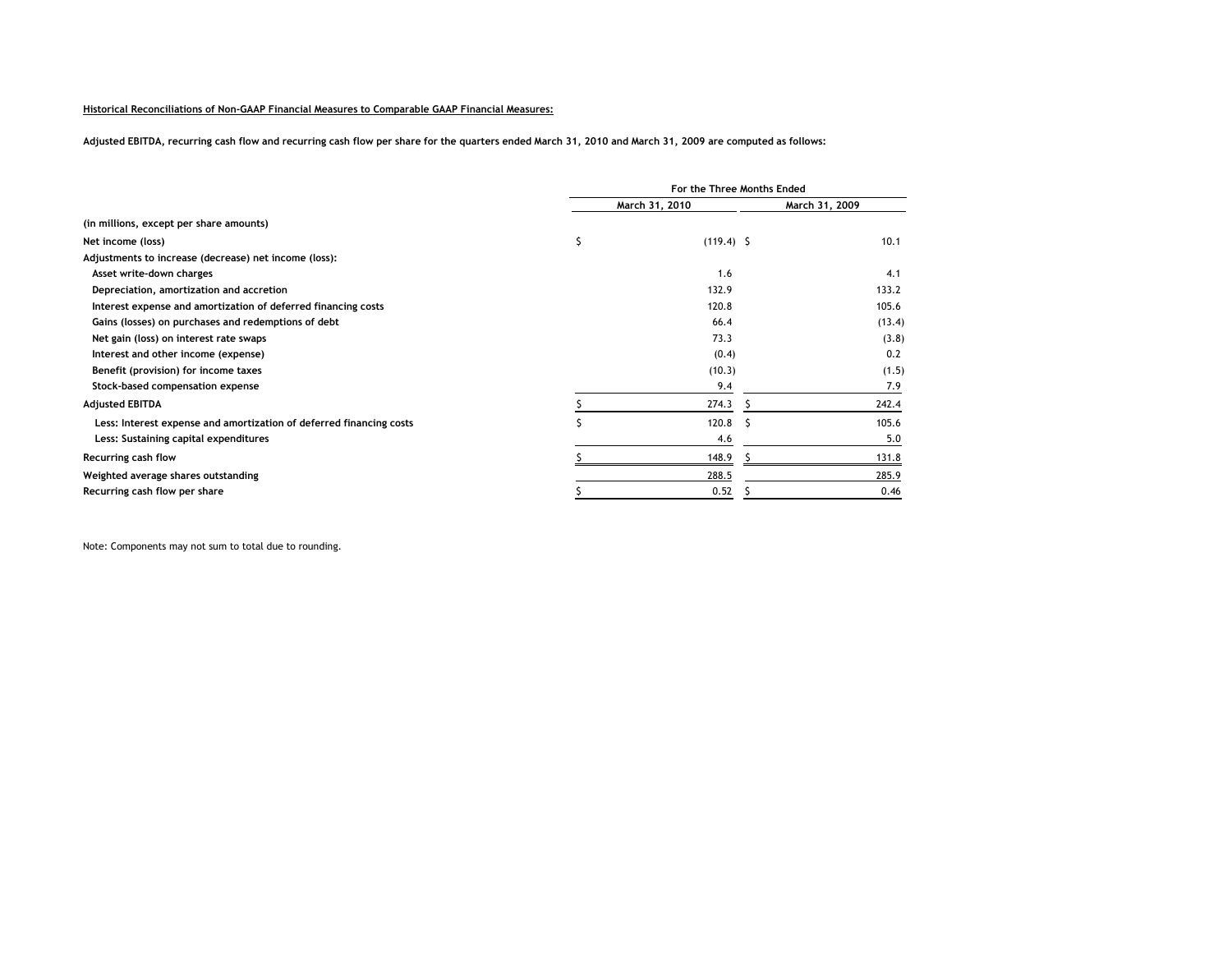### **Historical Reconciliations of Non-GAAP Financial Measures to Comparable GAAP Financial Measures:**

**Adjusted EBITDA and recurring cash flow for the quarters ended June 30, 2009 and June 30, 2008 are computed as follows:**

|                                                                     | For the Three Months Ended |               |               |        |  |
|---------------------------------------------------------------------|----------------------------|---------------|---------------|--------|--|
| (in millions, except per share amounts)                             |                            | June 30, 2009 | June 30, 2008 |        |  |
| Net income (loss)                                                   |                            | $(111.8)$ \$  |               | 60.3   |  |
| Adjustments to increase (decrease) net income (loss):               |                            |               |               |        |  |
| Asset write-down charges                                            |                            | 7.3           |               | 5.0    |  |
| Depreciation, amortization and accretion                            |                            | 131.6         |               | 131.9  |  |
| Interest expense and amortization of deferred financing costs       |                            | 110.3         |               | 88.8   |  |
| Gains (losses) on purchases and redemptions of debt                 |                            | 98.7          |               |        |  |
| Net gain (loss) on interest rate swaps                              |                            | 59.5          |               |        |  |
| Interest and other income (expense)                                 |                            | (3.2)         |               | (0.2)  |  |
| Benefit (provision) for income taxes                                |                            | (54.9)        |               | (80.3) |  |
| Stock-based compensation expense                                    |                            | 9.5           |               | 7.6    |  |
| <b>Adjusted EBITDA</b>                                              |                            | 246.9         |               | 213.0  |  |
| Less: Interest expense and amortization of deferred financing costs |                            | 110.3         | -S            | 88.8   |  |
| Less: Sustaining capital expenditures                               |                            | 5.1           |               | 5.0    |  |
| Recurring cash flow                                                 |                            | 131.5         |               | 119.2  |  |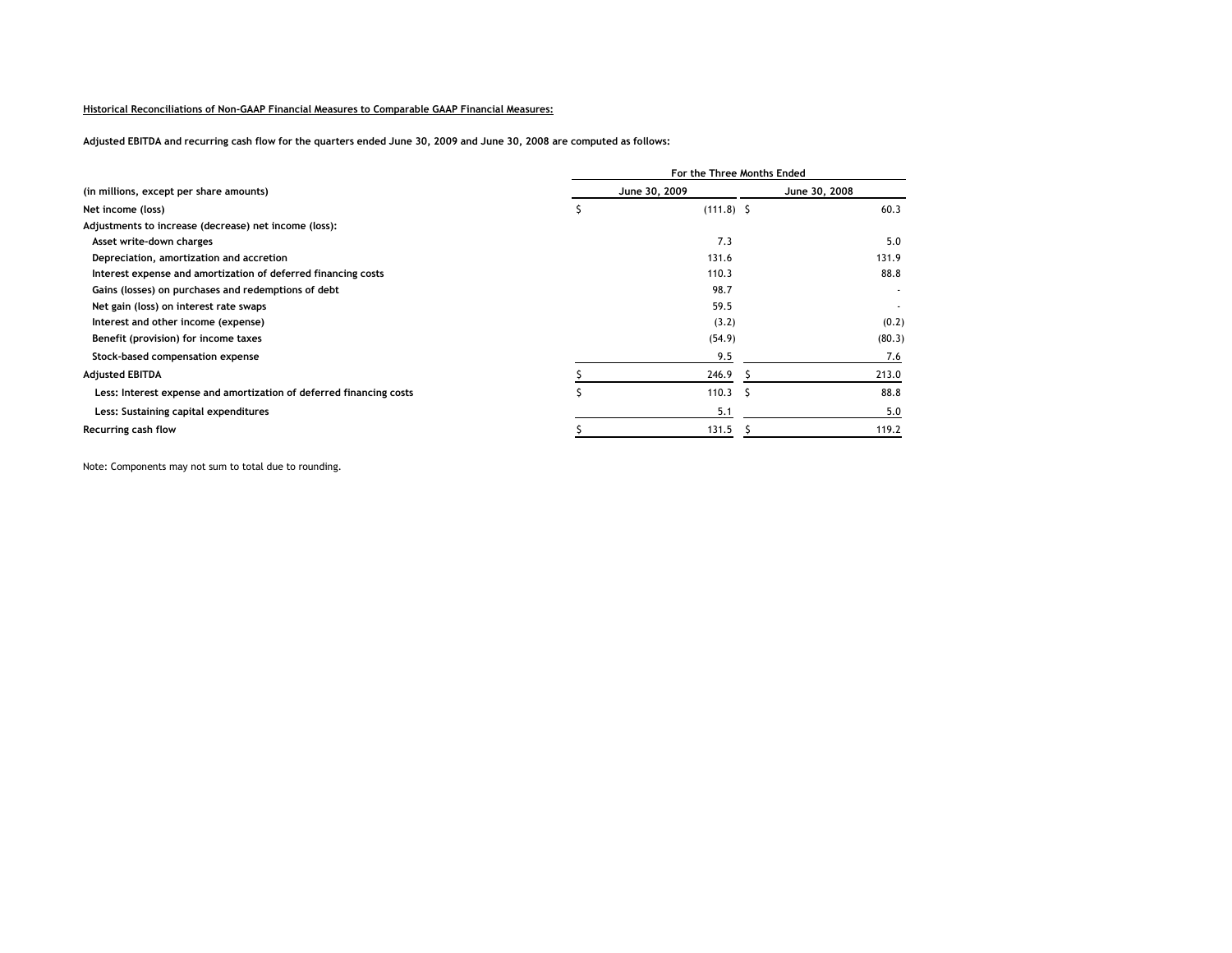### **Historical Reconciliations of Non-GAAP Financial Measures to Comparable GAAP Financial Measures:**

**Adjusted EBITDA and recurring cash flow for the years ended December 31, 2009 and December 31, 2008 are computed as follows:**

|                                                                     | For the Twelve Months Ended |                   |                   |         |  |
|---------------------------------------------------------------------|-----------------------------|-------------------|-------------------|---------|--|
| (in millions, except per share amounts)                             |                             | December 31, 2009 | December 31, 2008 |         |  |
| Net income (loss)                                                   |                             | $(114.1)$ \$      |                   | (48.9)  |  |
| Adjustments to increase (decrease) net income (loss):               |                             |                   |                   |         |  |
| Asset write-down charges                                            |                             | 19.2              |                   | 16.9    |  |
| Acquisition and integration costs <sup>(1)</sup>                    |                             |                   |                   | 2.5     |  |
| Depreciation, amortization and accretion                            |                             | 529.8             |                   | 526.4   |  |
| Interest expense and amortization of deferred financing costs       |                             | 445.8             |                   | 354.1   |  |
| Impairment of available-for-sale securities                         |                             |                   |                   | 56.0    |  |
| Gains (losses) on purchases and redemptions of debt                 |                             | 91.1              |                   |         |  |
| Net gain (loss) on interest rate swaps                              |                             | 93.0              |                   | 37.9    |  |
| Interest and other income (expense)                                 |                             | (5.4)             |                   | (2.1)   |  |
| Benefit (provision) for income taxes                                |                             | (76.4)            |                   | (104.4) |  |
| Stock-based compensation expense <sup>(2)</sup>                     |                             | 30.3              |                   | 28.7    |  |
| <b>Adjusted EBITDA</b>                                              |                             | 1,013.3           |                   | 867.1   |  |
| Less: Interest expense and amortization of deferred financing costs |                             | 445.8             | -S                | 354.1   |  |
| Less: Sustaining capital expenditures                               |                             | 28.2              |                   | 27.1    |  |
| Recurring cash flow                                                 |                             | 539.3             |                   | 485.9   |  |

Note: Components may not sum to total due to rounding.

(1) Inclusive of stock-based compensation expense.

(2) Exclusive of amounts included in acquisition and integration costs.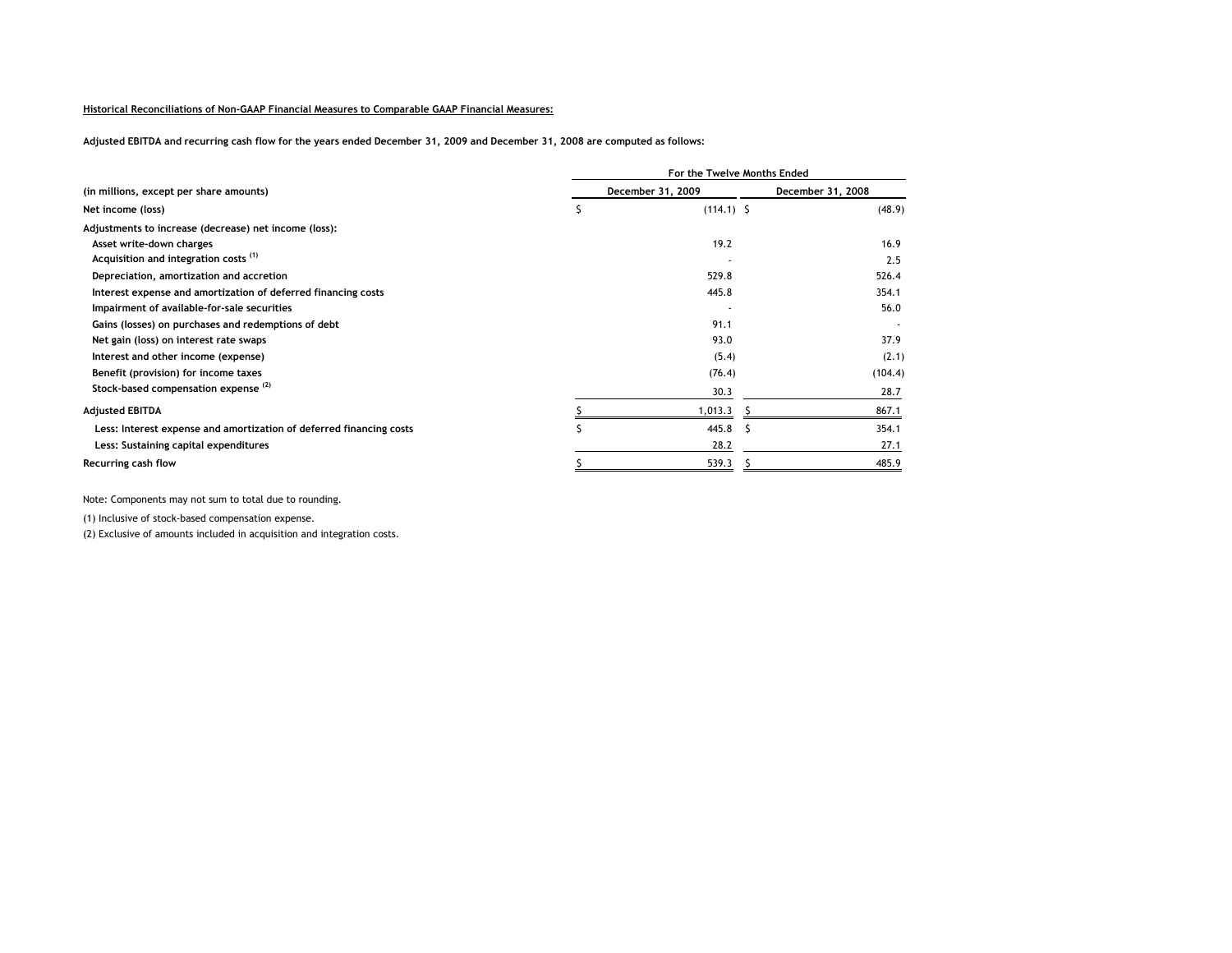### **Reconciliations of Non-GAAP Financial Measures to Comparable GAAP Financial Measures:**

**Adjusted EBITDA, recurring cash flow and recurring cash flow per share for the quarter ending June 30, 2010 and the year ending December 31, 2010 are forecasted as follows:**

|                                                                                                    | <b>Forecast Ranges</b>   |                    |
|----------------------------------------------------------------------------------------------------|--------------------------|--------------------|
| (in millions, except per share amounts)                                                            | Q2 2010                  | Full Year 2010     |
| Net income $\left($ loss $\right)^{(1)}$                                                           | \$2 to \$20              | \$(30) to \$27     |
| Adjustments to increase (decrease) net income (loss):                                              |                          |                    |
| Asset write-down charges                                                                           | 2 to 5                   | 8 to 20            |
| Gains (losses) on purchases and redemptions of debt                                                | $\overline{\phantom{a}}$ | 66 to 66           |
| Depreciation, amortization and accretion                                                           | 130 to 135               | 520 to 540         |
| Interest and other income (expense) $(1)$                                                          | $(2)$ to 1               | $(7)$ to 2         |
| Interest expense and amortization of deferred financing costs <sup>(2)(3)</sup>                    | 119 to 122               | 476 to 486         |
| Benefit (provision) for income taxes                                                               | $0$ to $(3)$             | 10 to (10)         |
| Stock-based compensation expense                                                                   | 7 to 9                   | 30 to 36           |
| Adjusted EBITDA                                                                                    | \$271 to \$276           | \$1,110 to \$1,130 |
| Less: Interest expense and amortization of deferred financing costs <sup><math>(2)(3)</math></sup> | \$119 to \$122           | \$476 to \$486     |
| Less: Sustaining capital expenditures                                                              | 7 to 9                   | 27 to 32           |
| Recurring cash flow                                                                                | \$142 to \$147           | \$598 to \$618     |

(1) Exclusive of gains (losses) on interest rate swaps

(2) Inclusive of approximately \$20 million, \$76 million, respectively, of non-cash expense.

(3) Approximately \$12 million and \$44 million, respectively, of the total non-cash expense relates to the amortization of interest rate swaps, some portion of which will not cash settle until some future date.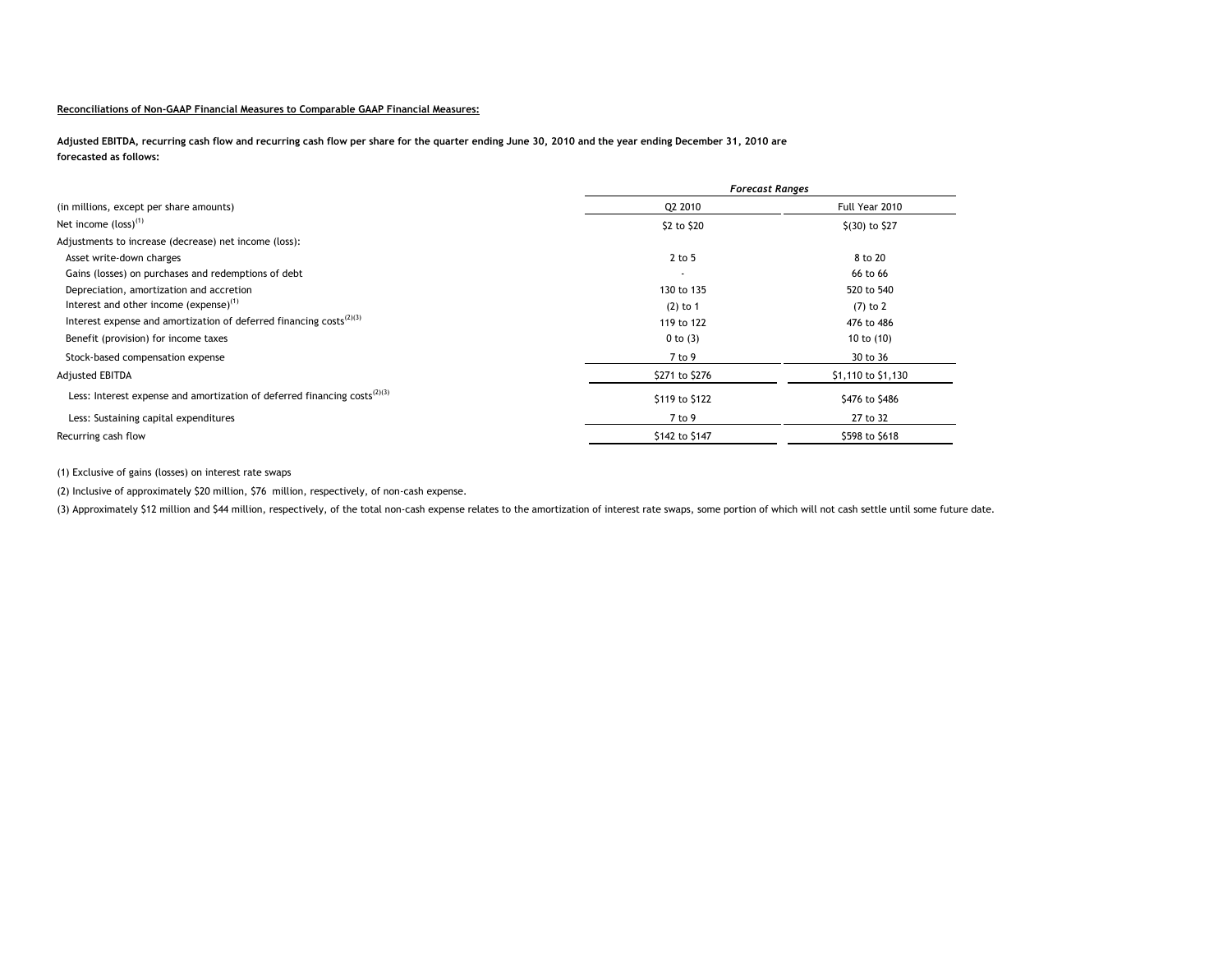# **OTHER CALCULATIONS:**

**Net debt to Adjusted EBITDA ratios for the quarters ended March 31, 2010, pro forma for share repurchases and swap settlements, March 31, 2009 and March 31, 2008 are computed as follows:**

|                                                          | For the Three Months Ended |                |              |                |  |
|----------------------------------------------------------|----------------------------|----------------|--------------|----------------|--|
| (in millions)                                            |                            | March 31, 2010 |              | March 31, 2008 |  |
| Total Debt (face value) at Quarter End                   |                            | 6,488.0        | $6,597.2$ \$ | 6,153.9        |  |
| Total Cash at Quarter End                                |                            | $397.5$ \$     | $609.3$ \$   | 97.2           |  |
| Pro Forma for Share Purchases                            |                            | (30.0)         | . .          | $\sim$         |  |
| Pro Forma for Swap Settlements                           |                            | (67.0)         |              |                |  |
| Pro Forma Total Cash at Quarter End                      |                            | 300.5          | 609.3        | 97.2           |  |
| Last Quarter Adjusted EBITDA                             |                            | $274.3$ S      | $242.4$ \$   | 211.0          |  |
| Last Quarter Annualized Adjusted EBITDA                  |                            | $1,097.2$ \$   | 969.6 \$     | 844.0          |  |
| Total Net Debt / Last Quarter Annualized Adjusted EBITDA |                            | 5.6X           | 6.2X         | 7.2X           |  |

**Cash run-rate interest coverage ratios for the quarters ended March 31, 2010, March 31, 2009 and March 31, 2008 are computed as follows:**

| (in millions)                                                                        | For the Three Months Ended |                    |  |                 |                |
|--------------------------------------------------------------------------------------|----------------------------|--------------------|--|-----------------|----------------|
|                                                                                      |                            | March 31, 2010     |  | March 31, 2009  | March 31, 2008 |
| Interest Expense and Amortization of Deferred Financing Costs                        |                            | 120.8 <sup>5</sup> |  | $105.6$ \$      | 89.1           |
| Amortization of Deferred Financing Cost and Non-Cash Interest Expense                |                            | (18.9)             |  | (10.4)          | (6.4)          |
| Cash Interest at Quarter End                                                         |                            | 101.9              |  | 95.2            | 82.8           |
| Last Quarter Adjusted EBITDA<br>Last Quarter Adjusted EBITDA / Cash Interest Expense |                            | $274.3$ S<br>2.7X  |  | 242.4 S<br>2.5X | 211.0<br>2.5X  |